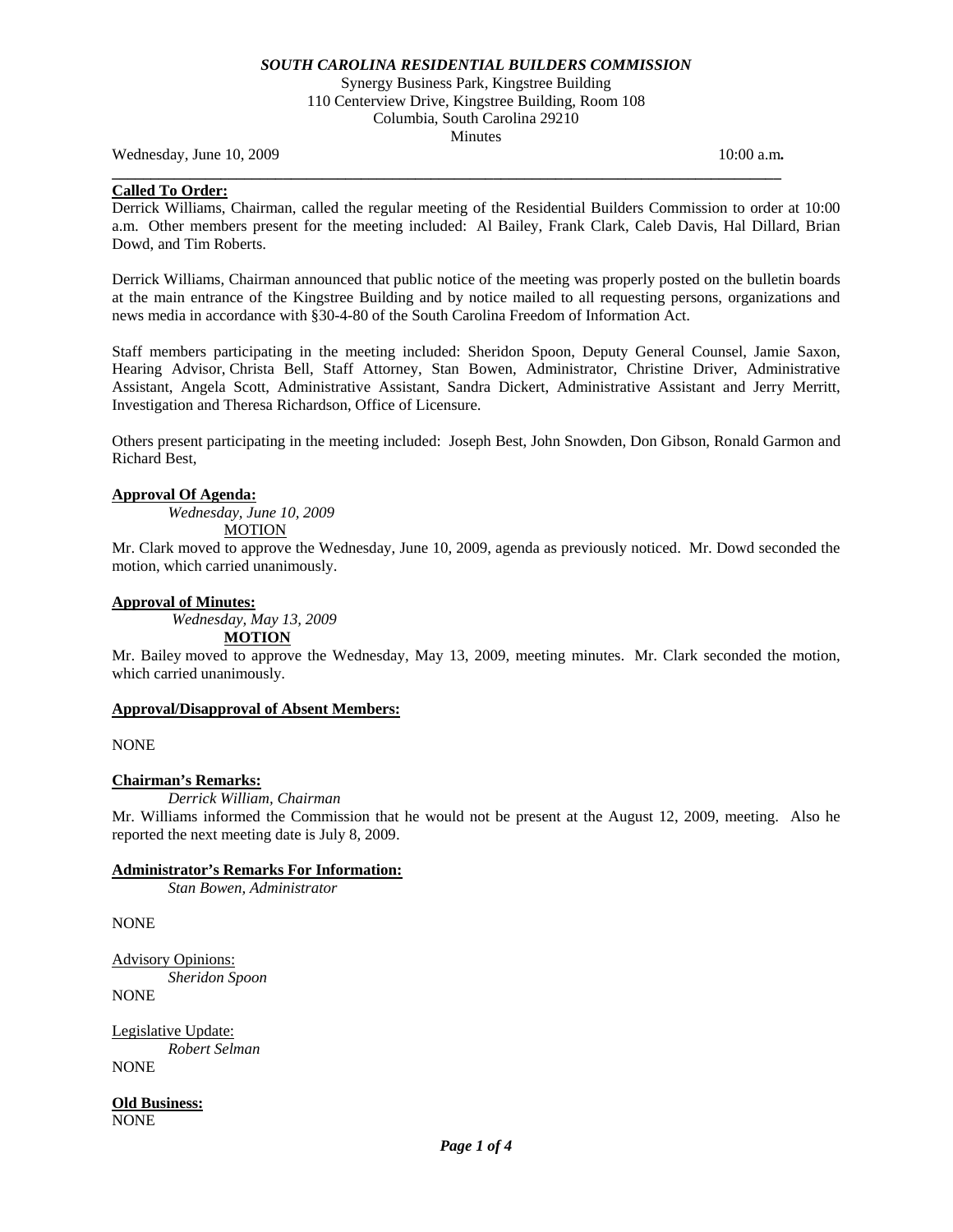Synergy Business Park, Kingstree Building 110 Centerview Drive, Kingstree Building, Room 108 Columbia, South Carolina 29210 Minutes

**\_\_\_\_\_\_\_\_\_\_\_\_\_\_\_\_\_\_\_\_\_\_\_\_\_\_\_\_\_\_\_\_\_\_\_\_\_\_\_\_\_\_\_\_\_\_\_\_\_\_\_\_\_\_\_\_\_\_\_\_\_\_\_\_\_\_\_\_\_\_\_\_\_\_\_\_\_\_\_\_\_\_\_\_\_\_** 

Wednesday, June 10, 2009 **10:00 a.m. 10:00 a.m. 10:00 a.m. 10:00 a.m.** 

#### **New Business:**

#### *Bond for Specialty License Contractors (Electrical, Plumbing and HVAC)*

Mr. Bowen asked the Commission for clarity regarding the bond requirement for the Specialty Contractor's Electrical, Plumbing and HVAC Licenses. He asked whether a \$10,000.00 Surety Bond is required for each license classification or one \$10,000.00 bond for all three license classifications.

#### **MOTION:**

Mr. Clark made a motion, to require a \$10,000.00 Surety Bond for each Specialty Contractor's License classification (Electrical, Plumbing and HVAC). Mr. Dillard seconded the motion, which carried unanimously.

#### **Recommendations of IRC:**

## **MOTION:**

Mr. Bailey made a motion, to approve the recommendations of the Investigative Review Committee. Mr. Clark seconded the motion, which carried unanimously.

#### **Application Reviews:**

#### *Mr. John C. Snowden*

Mr. Snowden appeared before the Commission to ask that his credentials and work experience which he submitted on his Residential Builder's Application be approved. Mr. Snowden was sworn in by Mrs. Faye Grainger, Court Reporter.

Mr. Snowden appeared before the Commission and offered the following testimony. Mr. Snowden testified that he would like for the Commission to accept his credentials and experience. He earned an engineering degree from University of South Carolina; completed Construction Engineer training with the Marine Corps; served one year in an Engineer Battalion in Viet Nam; and received a degree from the Citadel. He is employed with Trident Technical College as Vice- President Continue Education Economic Development for 4 ½ years.

#### **MOTION:**

Mr. Davis made a motion, to approve Mr. Snowden credentials and work experience in which he submitted on his Residential Builder's Application. Mr. Dowd seconded the motion, which carried unanimously.

## *(This proceeding was recorded by a court reporter in order to produce a verbatim transcript if requested in accordance with the law.)*

#### *Mr. Joseph Best*

Mr. Best appeared before the Commission because he answered "yes" on his Residential Home Inspector's Application there have been any judgments, liens or claims filed against his or his business entities that he has been associated with within the past five (5) years. Due to Mr. Best's answer the application could not be processed in a routine manner. Mr. Best waived his right to counsel. Mr. Best was sworn in by Mrs. Faye Grainger, Court Reporter.

Mr. Best appeared before the Commission and offered the following testimony. Mr. Best testified that he has a tax lien from Department of Revenue for failure to file taxes on time in 2000-2001. The Department of Revenue is currently garnishing his wages to satisfy the lien. Mr. Best testified that he has some other liens filed against him that he has to make arrangement to rectify.

#### **MOTION:**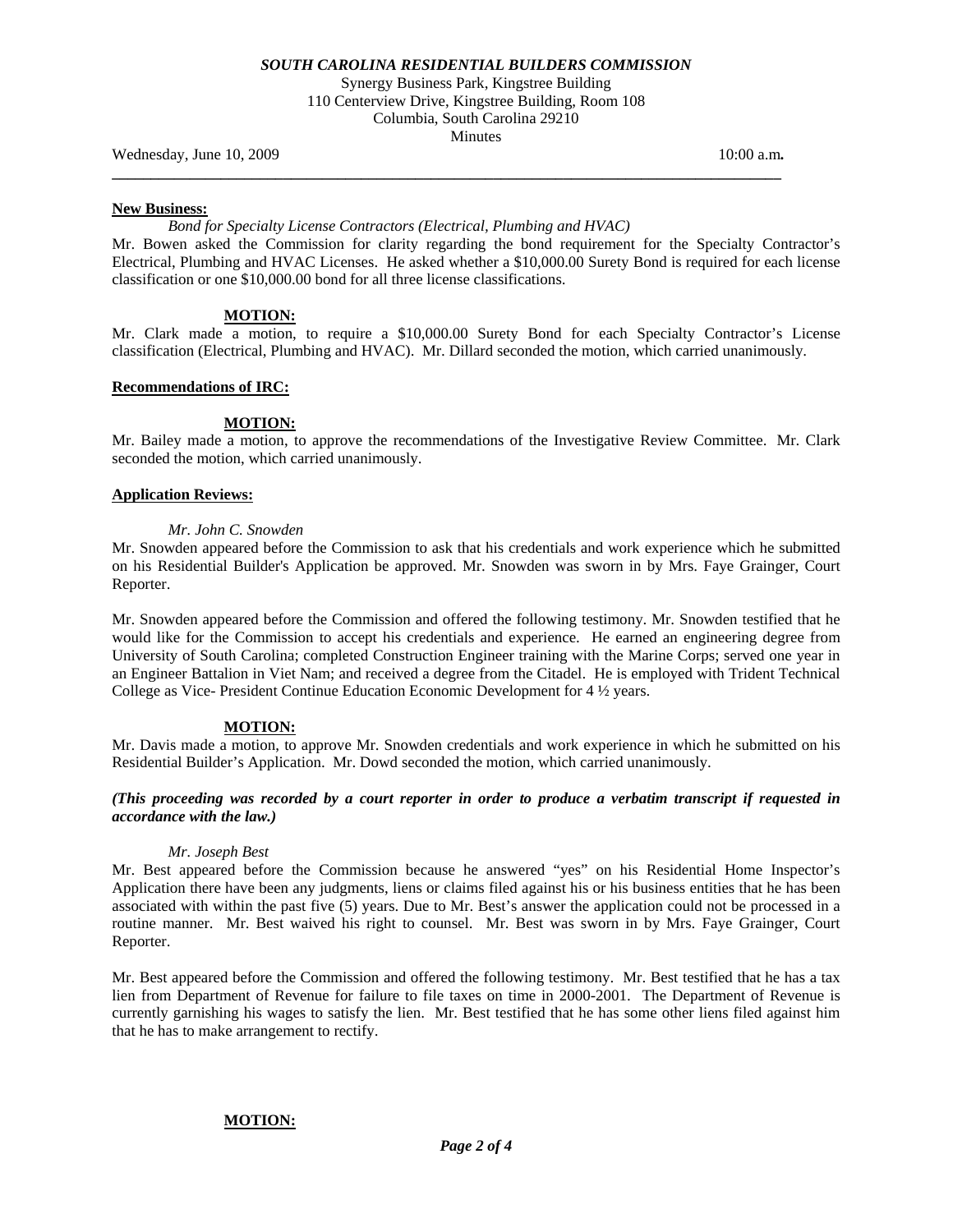Synergy Business Park, Kingstree Building 110 Centerview Drive, Kingstree Building, Room 108 Columbia, South Carolina 29210

Minutes

**\_\_\_\_\_\_\_\_\_\_\_\_\_\_\_\_\_\_\_\_\_\_\_\_\_\_\_\_\_\_\_\_\_\_\_\_\_\_\_\_\_\_\_\_\_\_\_\_\_\_\_\_\_\_\_\_\_\_\_\_\_\_\_\_\_\_\_\_\_\_\_\_\_\_\_\_\_\_\_\_\_\_\_\_\_\_** 

Wednesday, June 10, 2009 **10:00 a.m. 10:00 a.m. 10:00 a.m. 10:00 a.m.** 

Mr. Davis made a motion, to approve Mr. Best to sit for the Residential Home Inspector's Examination, once he provides proof that he has satisfied or made arrangements to rectify the tax liens listed on his credit report. Mr. Clark seconded the motion, which carried unanimously.

## *(This proceeding was recorded by a court reporter in order to produce a verbatim transcript if requested in accordance with the law.)*

*Mr. Michael Beam*  Mr. Beam did not appear. No Action Taken

## *(This proceeding was recorded by a court reporter in order to produce a verbatim transcript if requested in accordance with the law.)*

## **Approval of Hearing's Officer's Recommendation for Citations:**

Mr. Jamie Saxon, Advice Attorney

*Mr. Timothy Leford* 

# **MOTION**

Mr. Bailey made a motion, to approve the citation against Mr. Ledford. Mr. Clark seconded the motion, which carried unanimously.

## *(This proceeding was recorded by a court reporter in order to produce a verbatim transcript if requested in accordance with the law.)*

 *Mr. John R. Reeves*  **MOTION**

Mr. Roberts made a motion, to approve the citation against Mr. Reeves. Mr. Clark seconded the motion, which carried unanimously.

## *(This proceeding was recorded by a court reporter in order to produce a verbatim transcript if requested in accordance with the law.)*

## **Citation Appeal:**

## *Mr. Ronald Garmon*

Mr. Garmon appeared before the Commission to appeal of 4 citations; 1229, 1230, 1231, and 1232. Mr. Garmon was represented by Mr. Don Gibson, Esquire. Mrs. Christa Bell represented that State.

## **MOTION:**

Mr. Dowd made a motion to enter into executive session to seek legal advice. Mr. Davis seconded the motion, which carried unanimously. Mr. Davis made a motion to come out of executive session. Mr. Clark seconded the motion, which carried unanimously. The Commission returned to public session. Chairman Williams stated for the record that no action was taken in executive session.

## **MOTION:**

Mr. Clark made a motion, to uphold the Hearing Officer's Recommendations. Mr. Bailey seconded the motion, which carried unanimously.

*(This proceeding was recorded by a court reporter in order to produce a verbatim transcript if requested in accordance with the law.)* 

## **Date Of Next Meeting:**

The next meeting of the Commission is scheduled for Wednesday, July 8, 2009, in conference room 108.